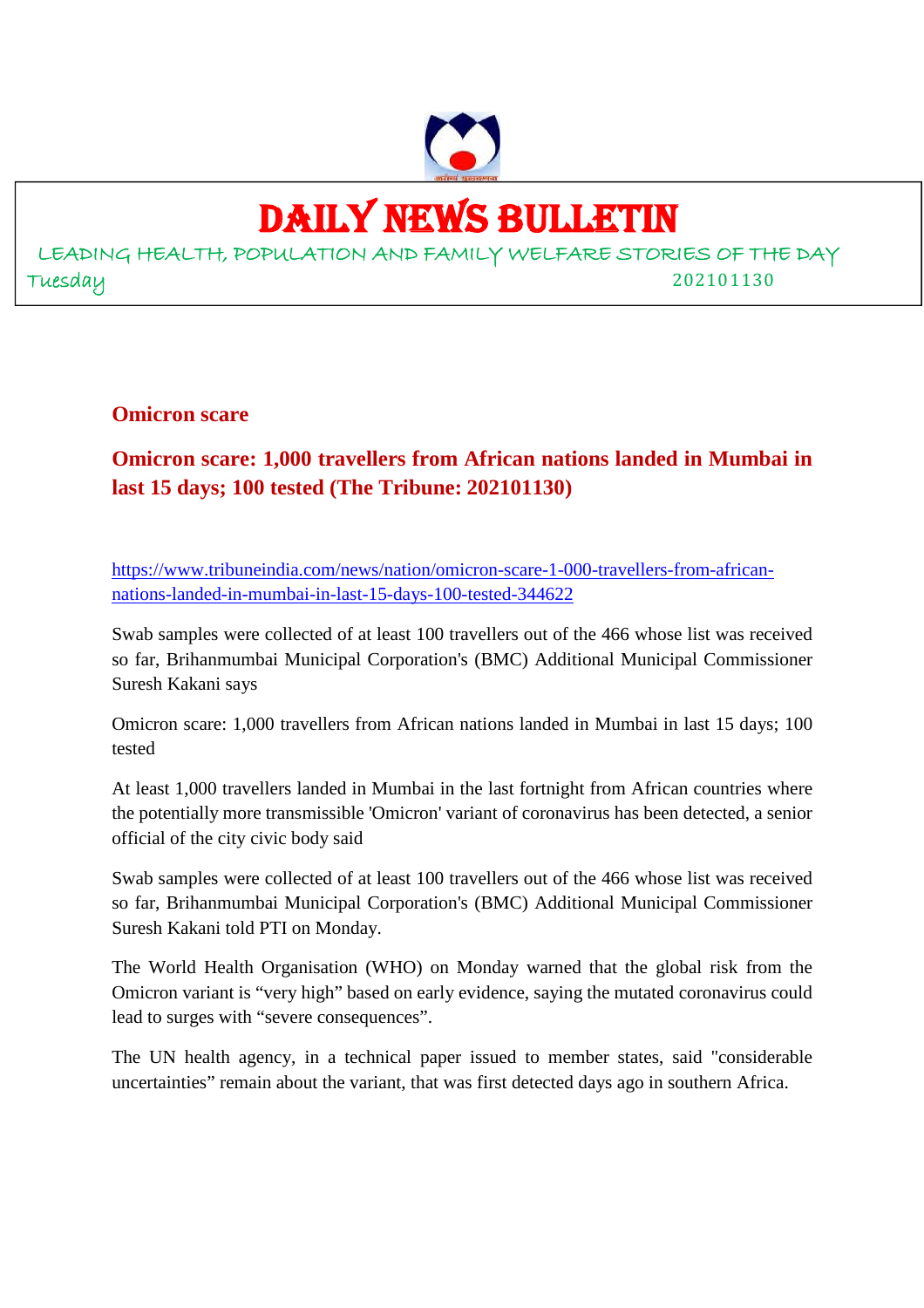Amid these concerns, Kakani said the airport authority has informed that around 1,000 travellers landed in Mumbai from African countries in the last fortnight, but it has handed over a list of only 466 such passengers so far.

"Out of the 466 travellers, 100 are from Mumbai. We have already collected their swab samples. Their reports are expected soon. It will be clear if they are positive or negative to coronavirus," Kakani said.

"There won't be an issue if their test report is negative, but the civic body is going to conduct genome sequencing of positive samples, along with the S-gene missing test that is advised by the WHO for faster detection of the infection due to Omicron, without genome sequencing," he said.

If the S-gene is missing, in that case, it is presumed that he (traveller) may be infected (with Omicron), the official said, adding that the genome sequencing would confirm the infection.

The infected travellers, whether symptomatic or asymptomatic, will be shifted to the civic body's institutional quarantine facility at the civic-run Seven Hills Hospital in suburban Andheri, he said.

Amid the rising concerns over Omicron, the BMC has kept all its five hospitals and jumbo facilities ready, the official said.

Measures are being taken for the structural audit, fire audit, oxygen supply system audit, stocking adequate medicines and appointment of manpower. Five jumbo centres are already functioning, he said.

"We have to upgrade the facilities. One or two wards are already activated, but as and when required, we can activate more wards in the same jumbo facilities," he added. PTI

#### **Government per capita spending on health rises 68% in 4 years**

**Government per capita spending on health rises 68% in 4 years (The Tribune: 202101130)**

https://www.tribuneindia.com/news/nation/govt-per-capita-spending-on-health-rises-68-in-4 yrs-344299

The National Health Accounts Estimates 2017-18 released on Monday stated.

Government per capita spending on health rises 68% in 4 years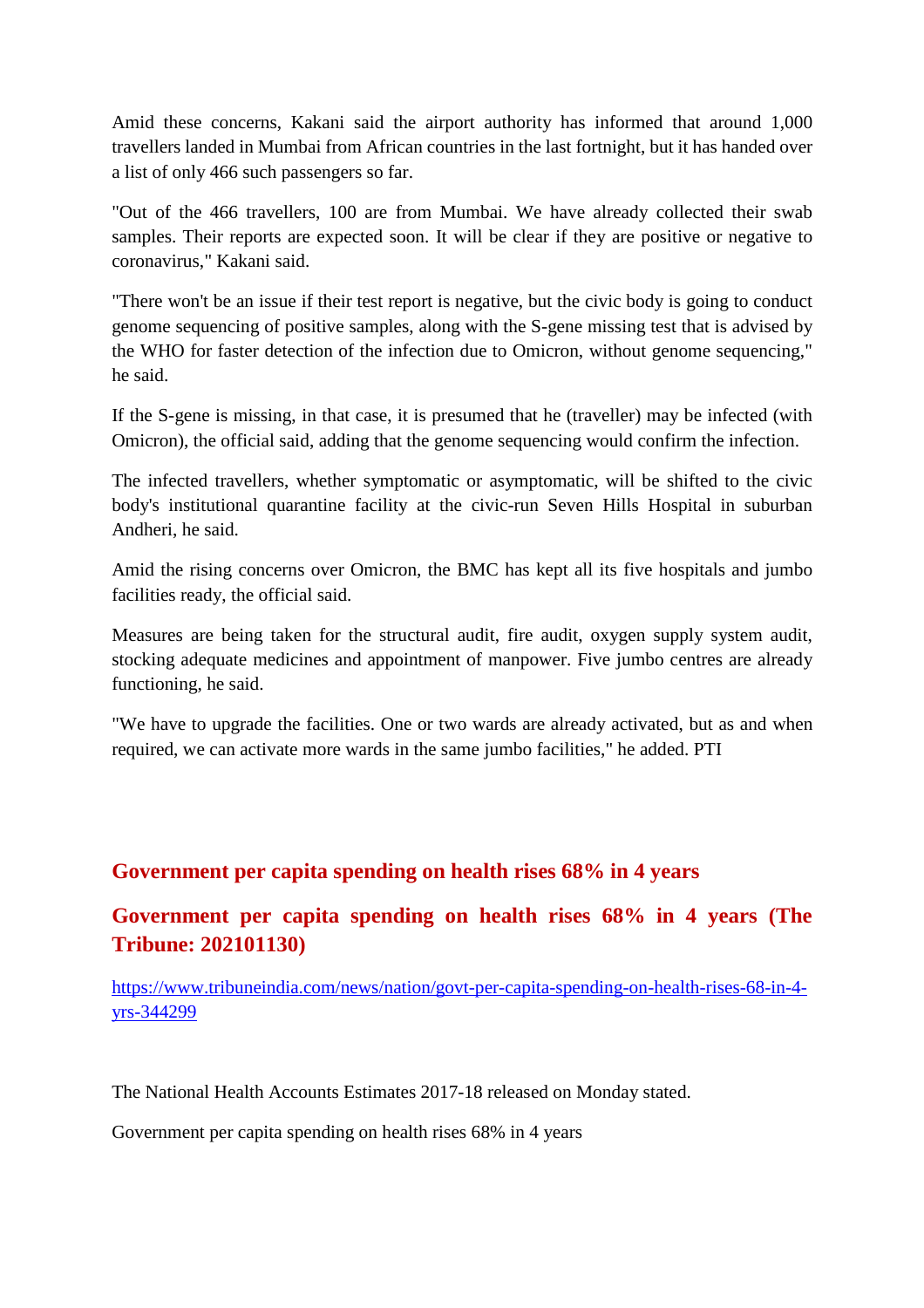The government is spending Rs 1,753 per capita per year on health, the National Health Accounts Estimates 2017-18 released on Monday stated.

The government is spending Rs 1,753 per capita per year on health, the National Health Accounts Estimates 2017-18 released on Monday stated.

This represents an increase of 68 per cent over the per capita government spending of Rs 1,042 on health in 2013-14. Still, India fares poorly in comparison to the rest of the world, with the per capita government spending on health pegged at nearly Rs 4 lakh in the US, Rs 2.65 lakh in the UK and Rs 64,000 in the Russian Federation.

In a recent reply to a Parliament question, the Health Ministry had said the per capita domestic general government health expenditure is \$5,356 in the US; \$3,631 in the UK; \$885 in the Russian Federation; \$4,737 in Germany; \$3,852 in France and \$2,678 in Italy.

Moving in the right direction

The nature of the increase in the government's health sector spending is moving in the right direction as more emphasis has been given to the primary healthcare. The share of the primary healthcare in current government health expenditure has increased from 51.1% in 2013-14 to 54.7% in 2017-18. —National Health Accounts Estimates

The National Health Accounts also show that per capita out-of-pocket expenditure on health has reduced marginally from Rs 2,336 to Rs 2,097 over four years.

"The nature of the increase in the government's health sector is moving in the right direction as more emphasis has been given to the primary healthcare. The share of the primary healthcare in current government health expenditure has increased from 51.1 per cent in 2013-14 to 54.7 per cent in 2017-18," the accounts say.

The report adds the share of government's health expenditure in total GDP of the country has increased from 1.15 per cent (2013-14) to 1.35 per cent (2017-18). It, however, remains quite low.

The share of government health expenditure in total health expenditure has, meanwhile, increased to 40.8 per cent (2017-18) from 28.6 per cent (2013-14).

"The per capita out-of-pocket expenditure (OOPE) declined from Rs 2,336 to Rs 2,097 from 2013-14 to 2017-18," the report states. This is a reduction of 10 per cent in four years.

Out of-pocket expenditure as a share of total health expenditure has also reduced to 48.8 per cent in 2017-18 from 64.2 per cent in 2013-14.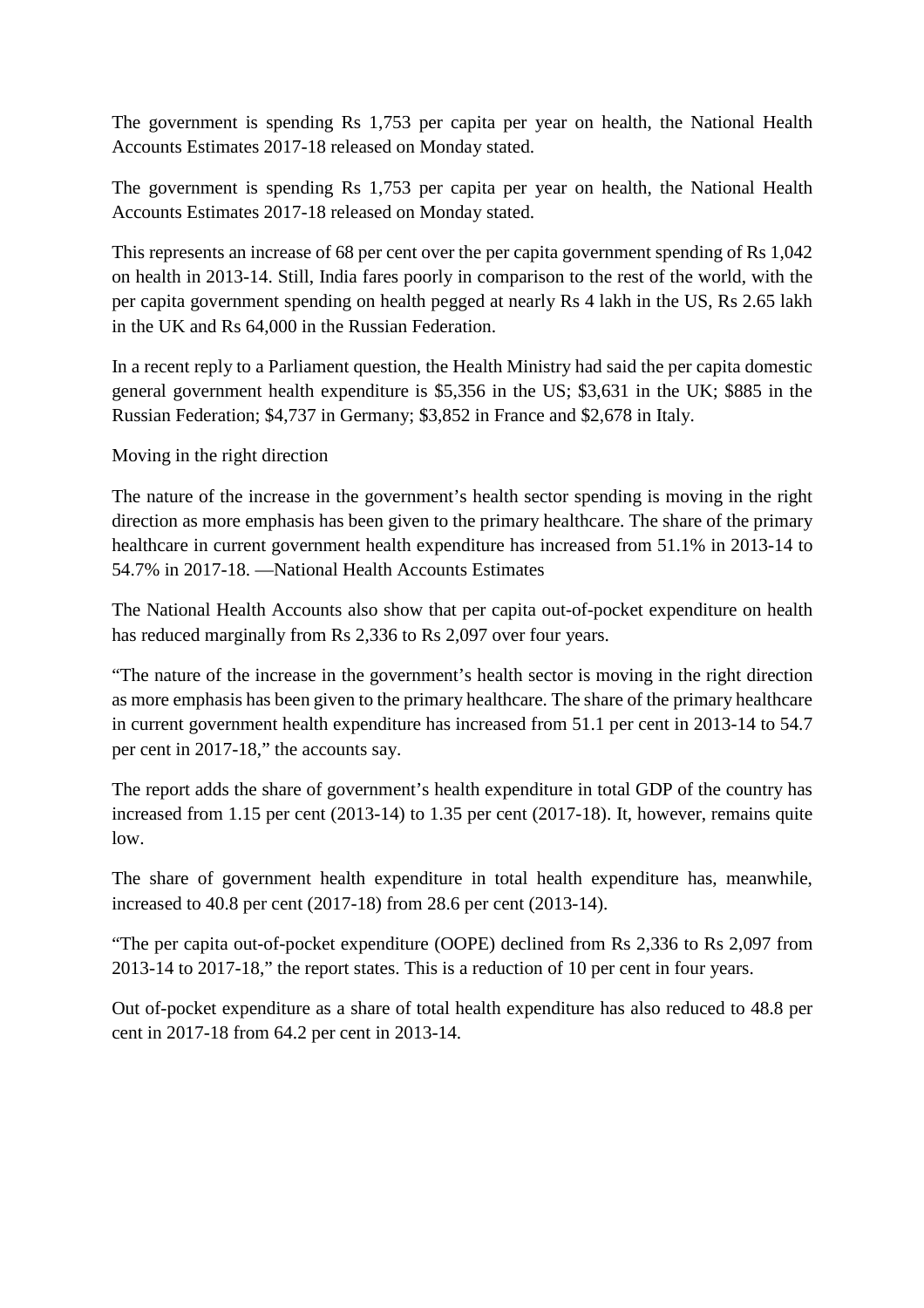#### **India reports 6,990 new Covid cases, 190 more deaths**

#### **India reports 6,990 new Covid cases, 190 more deaths (The Tribune: 202101130)**

https://www.tribuneindia.com/news/nation/india-reports-6-990-new-covid-cases-activecases-decline-to-1-00-543-344638

A health worker collects a sample for Covid in New Delhi on Tuesday. Tribune photo: Mukesh Aggarwal

India logged 6,990 new coronavirus infections, the lowest in 551 days, taking the country's total tally of Covid cases to 3,45,87,822, while the active cases have declined to 1,00,543, the lowest in 546 days, according to the Union health ministry data updated on Tuesday.

The death toll climbed to 4,68,980 with 190 fresh fatalities, according to the data updated at 8 am.

The daily rise in new coronavirus infections has been below 20,000 for 53 straight days and less than 50,000 daily new cases have been reported for 155 consecutive days now

The active cases comprise 0.29 per cent of the total infections, the lowest since March 2020, while the national Covid recovery rate has improved to 98.35 per cent, the highest since March 2020, the health ministry said.

A decrease of 3,316 cases has been recorded in the active Covid caseload in a span of 24 hours.

The daily positivity rate was recorded at 0.69 per cent. It has been less than 2 per cent for last 57 days.

The weekly positivity rate was also recorded at 0.84 per cent. It has been below 1 per cent for the last 16 days, according to the health ministry.

The number of people who have recuperated from the disease has surged to 3,40,18,299, while the case fatality rate was recorded at 1.36 per cent.

The 190 new fatalities include 117 from Kerala and 21 from Maharashtra.

Of the 117 deaths, 59 were reported over the last few days and 58 were designated as Covid deaths after receiving appeals based on the new guidelines of the Centre and the directions of the Supreme Court, a Kerala state government release said on Monday.

A total of 4,68,980 deaths have been reported so far in the country, including 1,40,962 from Maharashtra, 39,955 from Kerala, 38,203 from Karnataka, 36,472 from Tamil Nadu, 25,098 from Delhi, 22,910 from Uttar Pradesh and 19,473 from West Bengal. PTI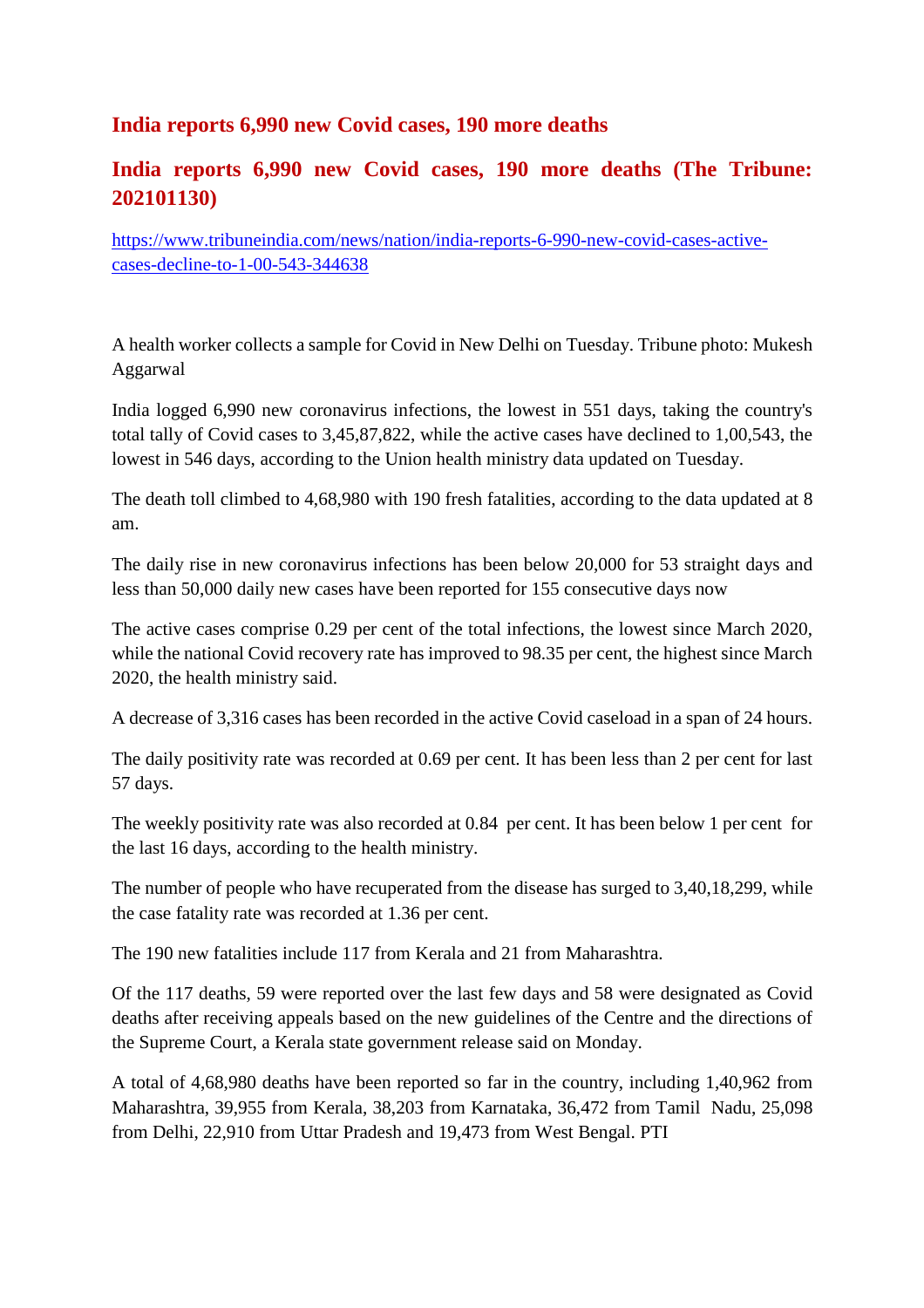#### **WHO**

#### **WHO calls for global accord on pandemics (The Tribune: 202101130)**

https://www.tribuneindia.com/news/nation/who-calls-for-global-accord-on-pandemics-344316

Omicron: Govt revises rules for air passengers

WHO calls for global accord on pandemics

Tedros Adhanom Ghebreyesus, WHO Director-General. File photo

The WHO is pushing for an international accord to help prevent and fight future pandemics amid the emergence of worrying Omicron variant.

WHO Director-General Tedros Adhanom Ghebreyesus said many uncertainties remained about just how transmissible and severe infection by the highly mutated Omicron might be.

Tedros joined leaders like outgoing German Chancellor Angela Merkel and Chilean President Sebastian Pinera for a long-planned and largely virtual special session of the UN health agency's member states at the World Health Assembly.

The gathering is aimed at devising a global action plan towards preventing, preparing and responding to future pandemics. Amid global concerns and mounting travel restrictions in the wake of Omicron, the WHO said it was not yet clear if the new 'variant of concern' (VoC) was more transmissible or more severe than Delta, currently the most transmissible of all VoCs. —

#### **Daily rise in new Covid cases**

#### **Daily rise in new Covid cases below 20,000 for 50 consecutive days(The Tribune: 202101130)**

https://www.tribuneindia.com/news/nation/daily-rise-in-new-coronavirus-infections-below-20-000-for-50-consecutive-days-343404

Active cases come down to 1,07,019, lowest in 541 days

India saw a single-day rise of 8,318 new coronavirus infections taking the country's tally of Covid cases to 3,45,63,749, while the active cases have declined to 1,07,019, the lowest in 541 days, according to Union Health Ministry data updated on Saturday.

The death toll has climbed to 4,67,933 with 465 daily fatalities, according to the data updated at 8 am.

The daily rise in new coronavirus infections has been below 20,000 for 50 continuous days and less than 50,000 daily new cases have been reported for 153 consecutive days now.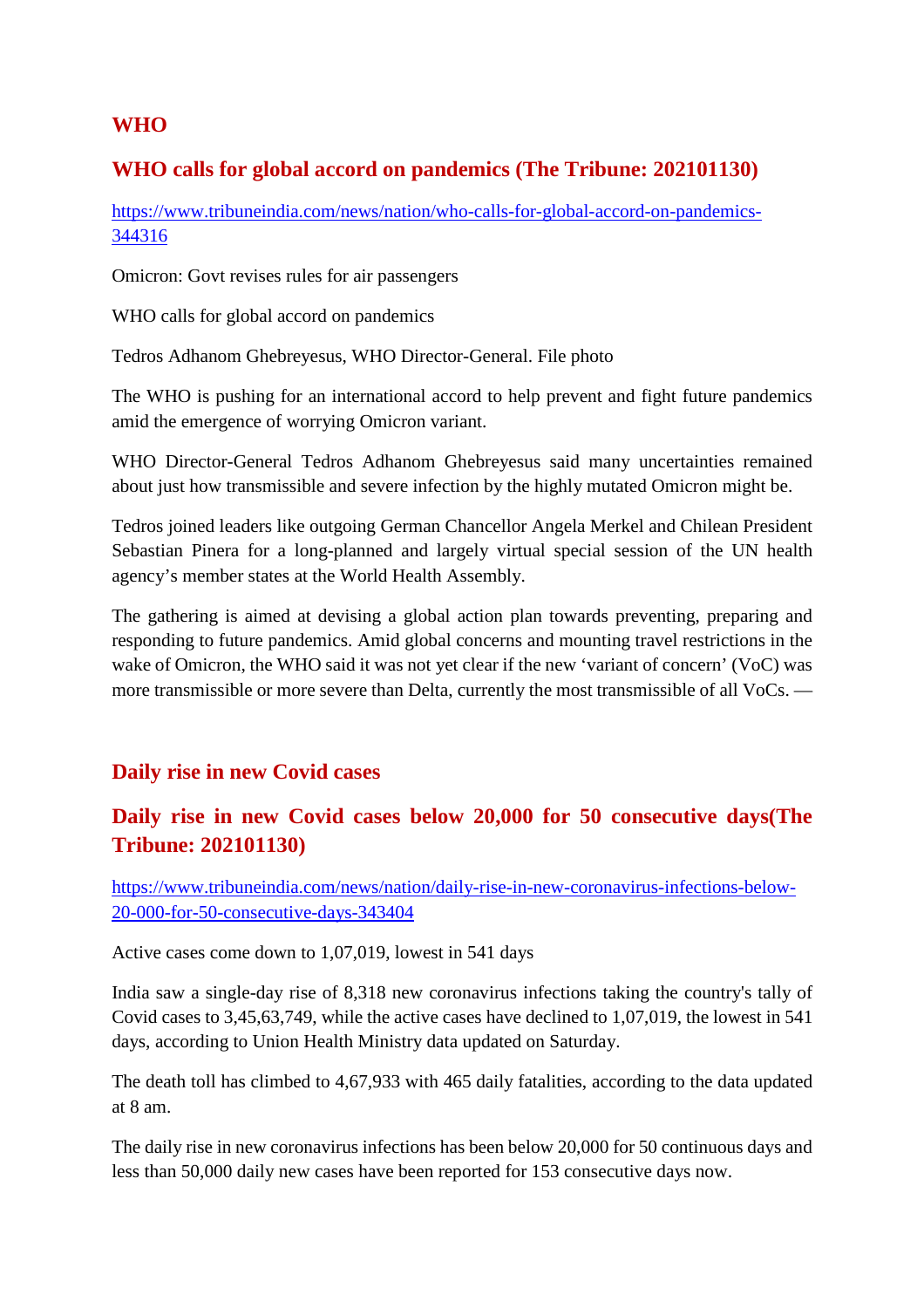The active cases have declined to 1,07,019 comprising 0.31 per cent of the total infections, the lowest since March 2020, while the national recovery rate was recorded at 98.34 per cent, the highest since March 2020, the health ministry said.

A decrease of 3,114 cases has been recorded in the active Covid caseload in a span of 24 hours.

The daily positivity rate was recorded at 0.86 per cent. It has been less than 2 per cent for the last 54 days.

Weekly positivity rate was also recorded at 0.88 per cent. It has been below 1 per cent for the last 13 days, according to the health ministry.

The number of people who have recuperated from the disease surged to 3,39,88,797, while the case fatality rate was recorded at 1.35 per cent.

The cumulative doses administered in the country so far under the nationwide Covid vaccination drive has exceeded 121.06 crore.

The 465 new fatalities include 388 from Kerala and 34 from Maharashtra. Kerala has been reconciling Covid deaths for the past few days resulting in a high death tally in the state.

For Maharashtra, the total cases came down by 1,234 after reconciliation of positive cases while comparing data with the Covid portal due to omission of duplicate cases in certain districts and corporations

A total of 4,67,933 deaths have been reported so far in the country including 1,40,891 from Maharashtra, 39,125 from Kerala, 38,193 from Karnataka, 36,443 from Tamil Nadu, 25,095 from Delhi, 22,909 from Uttar Pradesh and 19,439 from West Bengal. PTI

#### **Pollution**

#### **SC directs northern states to implement all of CAQM measures to curb pollution (Hindustan Times: 202101130)**

https://epaper.hindustantimes.com/Home/ArticleView

The Supreme Court on Monday directed the state governments of Delhi, Haryana, Uttar Pradesh, Rajasthan and Punjab to enforce all 52 directions issued by the Commission for Air Quality Management (CAQM) for controlling air pollution in Delhi-NCR, lamenting that implementation of the pollution control measures seems to be "zero" across the states.

Seeking a status report on implementation of CAQM's directives from all the state governments by Wednesday, a bench headed by Chief Justice of India NV Ramana observed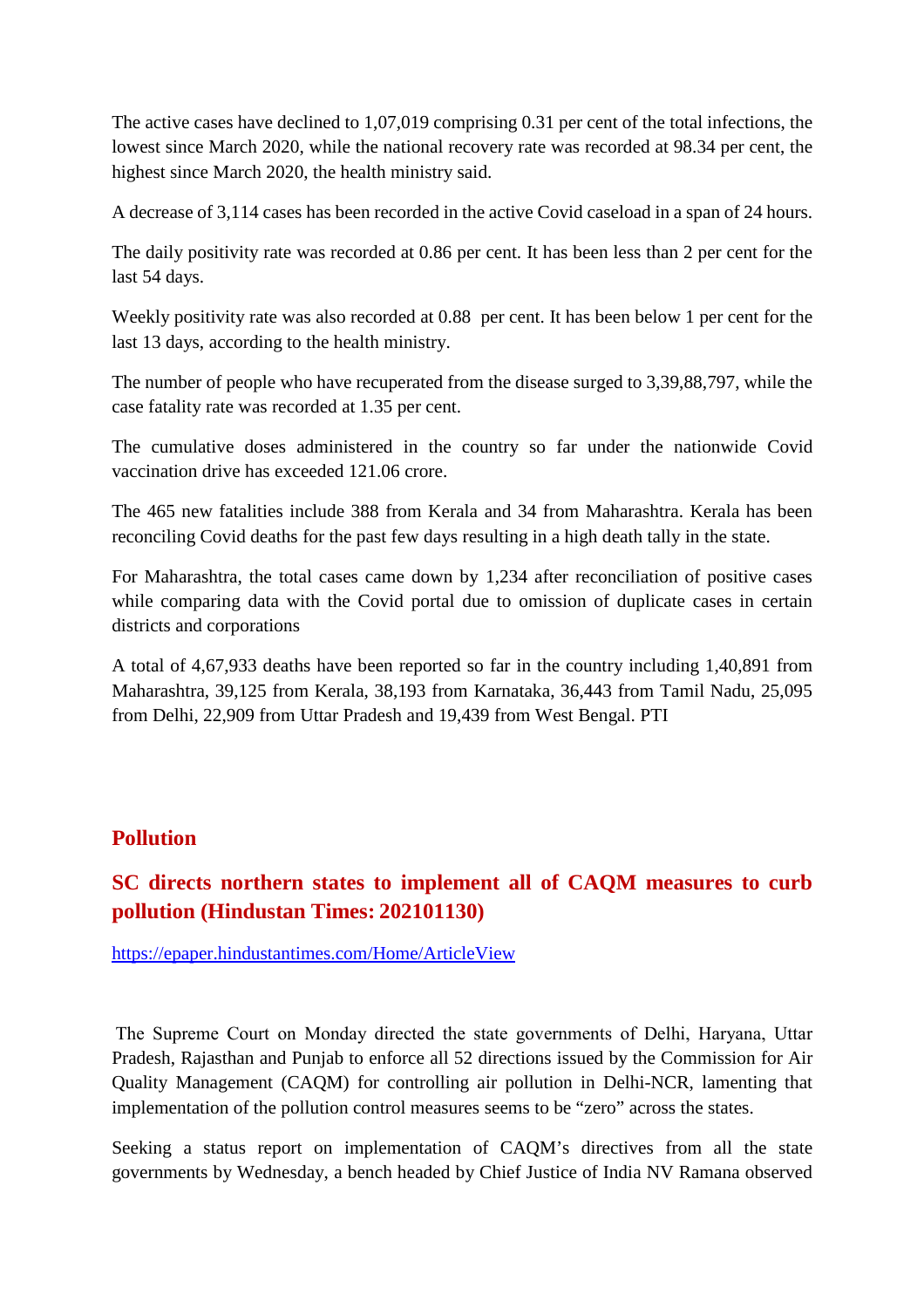that the top court would consider setting up a task force to monitor and enforce execution if states fail to carry out the task.

"All intentions are good and directions are given but the implementation is zero... There is no use sending someone to jail or imposing a fine. There has to be implementation," it said.

CAQM's 52 directions include directives on controlling dust due to construction activities, a ban on stubble burning, and seizure of old vehicles, among others.

Representing the Centre and CAQM, solicitor general Tushar Mehta emphasised that the Commission was holding deliberations with representatives of the state governments at regular intervals. "Therefore, your argument is that the Commission is working and giving directions in spite of which some states have not complied... So, we will ask the states what they have done," the bench said, adjourning the case to Thursday. P5

#### **Booster shots**

#### **UK extends booster shots to all adults (Hindustan Times: 202101130)**

https://epaper.hindustantimes.com/Home/ArticleView

Britain is extending its Covid-19 booster vaccine programme to millions more people as part of efforts to tackle the spread of the new omicron variant, which is feared to be more contagious and vaccine-resistant. The British government said Monday that it would accept in full the revised recommendations from the independent body of scientists that has been advising it, chief of which is that everyone aged between 18 and 39 should be offered a booster shot. Up until now, only people aged over 40 as well as those deemed particularly vulnerable to the virus were eligible. The change in advice means around 13 million more people will be eligible for the vaccine. So far, the UK has given around 17.5 million booster shots. In addition to extending the rollout down the age range, the government also said booster doses for all age groups should be given no sooner than three months after a second dose. AP

#### **Omicron (The Asian Age: 202101130)**

http://onlineepaper.asianage.com/articledetailpage.aspx?id=1600015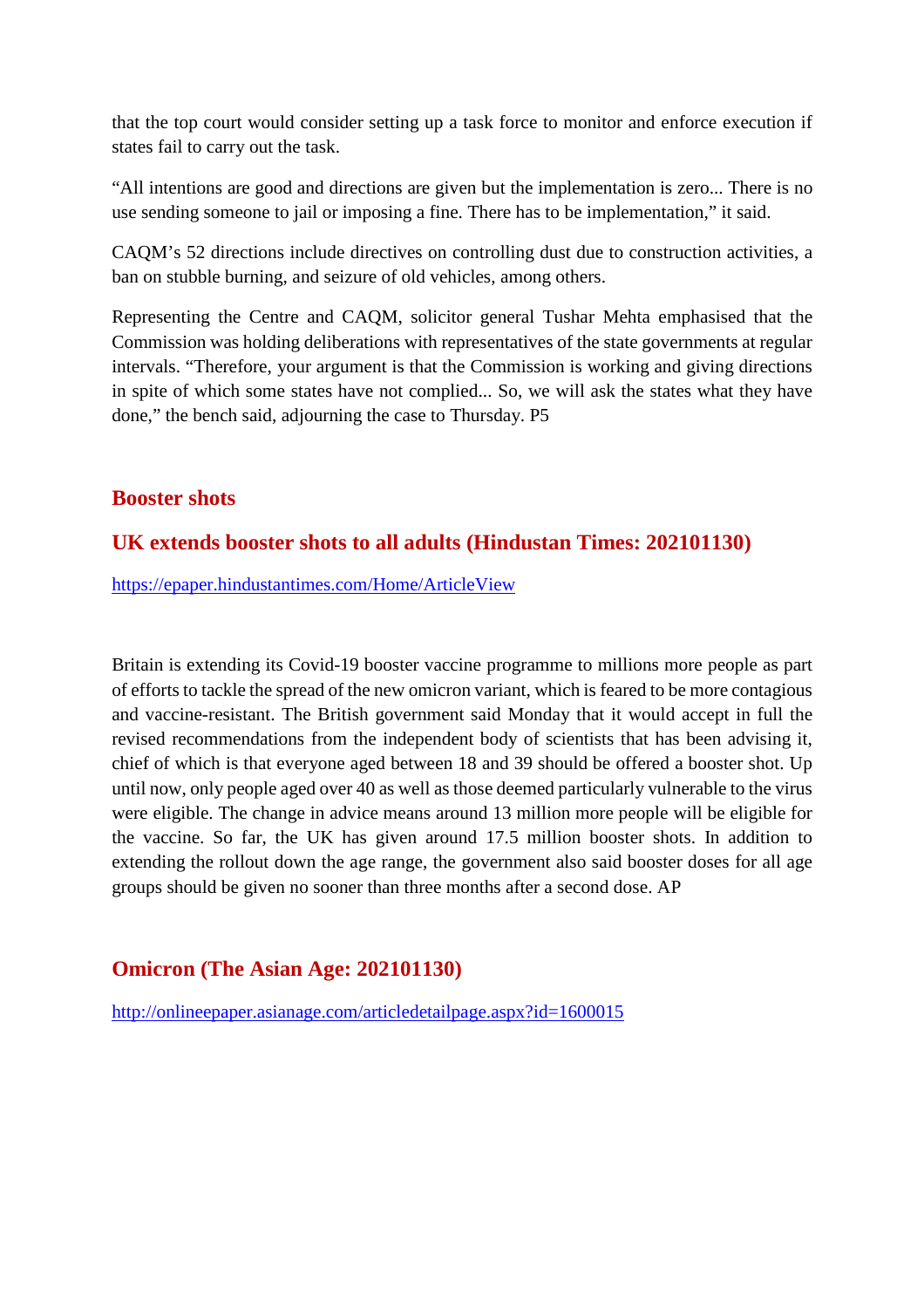# Omicron a 'very high' risk globally: WHO

No case of new variant in India yet; Delhi, states gear up to face threat

**SANJAY KAW** NEW DELHI, NOV. 29

World Health The Organisation warned Monday that the new<br>Covid-19 Omicron variant poses a "very high" risk<br>globally, despite uncer-<br>tainties about the danger and contagion levels of the new strain.

The UN agency said the Covid-19 strain first discovered in South Africa

was a "highly divergent variant with a high number of mutations... some of which are concerning and may be associated with immune escape potential and higher transmissibility". In a technical note,<br>WHO warned that the "likelihood of the potential<br>further spread of Omicron at the global level is high". It, however, added that no deaths connected with the Omicron variant have

been reported so far. It said even if the new variant does not prove more dangerous or deadly than previous ones, if it spreads<br>more easily it will spark more cases and more pressure on health systems, and thus more deaths.

"If another major surge of Covid-19 takes place driven by Omicron, the consequences may be severe," the WHO said, concluding that "the overall global

risk related to the new VOC (variant of concern) Omicron is assessed as very high'

The WHO said countries should enhance their surveillance to try to get a clear overview of where<br>and how fast it is spreading. It also urged acceleratvaccination against ed Covid-19, especially among vulnerable populations who have yet to receive Turn to Page 4

#### **Delhi Pollution (The Asian Age: 202101130)**

http://onlineepaper.asianage.com/articledetailpage.aspx?id=15999812

## Delhi pollution: SC indicates setting up task force

Top court expresses concern over rising air pollution, threat from Covid-19 Omicron variant

PARMOD KUMAR<br>NEW DELHI, NOV. 29

New DeLri, Nov. 29<br>
The Supreme Court on<br>
Monday directed Punjab,<br>
Haryana, Uttar Pradésh,<br>
Haryana, Uttar Pradésh,<br>
and Delhi governmentino<br>
stand by discussion<br>
for the Commission<br>
Management in National<br>
Capital — Regio

the rising air pollution and the beam at the beam and induced boroning severe and the transmit of contrasting and induced that it was the space of the step to severe and induced that it is the step to severe and the steps

Schools in city reopen though air quality index is still at 389 AGE CORRESPONDENT

AGE CORRESPONDENT<br>
NEW DELHI, NOV. 29<br>
Schools in Delhi reopenes<br>
from boday for all classes<br>
even throughly the<br>
even throughly index (AQD)<br>
reset aroundly in index (AQD)<br>
reset aroundly in index (AQD)<br>
reset aroundly in

camoment scroos will<br>
file reply before the Wednesday evening.<br>
The bench directed the listing<br>
of the matter for further<br>
2021.<br>
Andre school the listing on December 2,

next<br>
2021.<br>
Chief Justice asked the<br>
specific directions issued<br>
by the commission but not<br>
implemented by the states.<br>
On solicitor general



Schoolchildren come out after attending classes in New<br>Delhi on Monday. – G. N. JHA

meteorological conditions<br>
warding our orders to the<br>
states" and the states" states" and<br>
alwayer Vikas Singh's sub-<br>
mission that there was a<br>
construction ban in the<br>
national explaint but<br>
Central Vista construction<br>
i

reopen from Nowember 29 tion levels in the national trace<br>for all classes," the order capital till further orders read, read, read,<br> $\sim$  00 November 17, Delhi construction and denoted<br>become environment environment and th

will tions in view of high pollu-<br>fore informing the court that<br>The we have asked the NCR<br>The we have asked the NCR<br>ther Industries to switch over<br>ther I molustries to switch over<br>the module of the complete dividend the co

**Common Definition Control Control Control Control Control Control Control Control Control Control Control Control Control Control Control Control Control Control Control Control Control Control Control Control Control Con** 

the use coming form the control of the<br>second control of the second of the second of the second of the<br>second of the control of the control of the control of the control of<br>second of the control of the control of the contr

Air quality 'very poor' in city, winds bring slight relief

New Delhi, Nov. 29: Delhi<br>recorded a marginal improvement in air quality<br>ton Monday — air pollution<br>ton levels receded from<br>to favourable wind speed,<br>authorities said. The 24-<br>authorities said. The 24severe to very poor — due Tuesday is likely to bring<br>to favourable wind speed, slight relief<br>and the Sava The 24. Slight relief<br>hour average air quality SAFAR, favourable local<br>index (AQ) read 300, The Sava Slight relief<br>c

ACCORDING TO the<br>ministry of earth sciences'<br>sir quality monitor<br>SAFAR, favourable local<br>surface wind speed on surface wind speed on<br>Tuesday is likely to bring<br>slight relief

air quality for three days signific relations for Earlier in the day scheme of the ratio of the ratio of the ratio of the ratio of the ratio of the ratio of the ratio of Neidabad (355), Greent construction and demoli-<br>Cal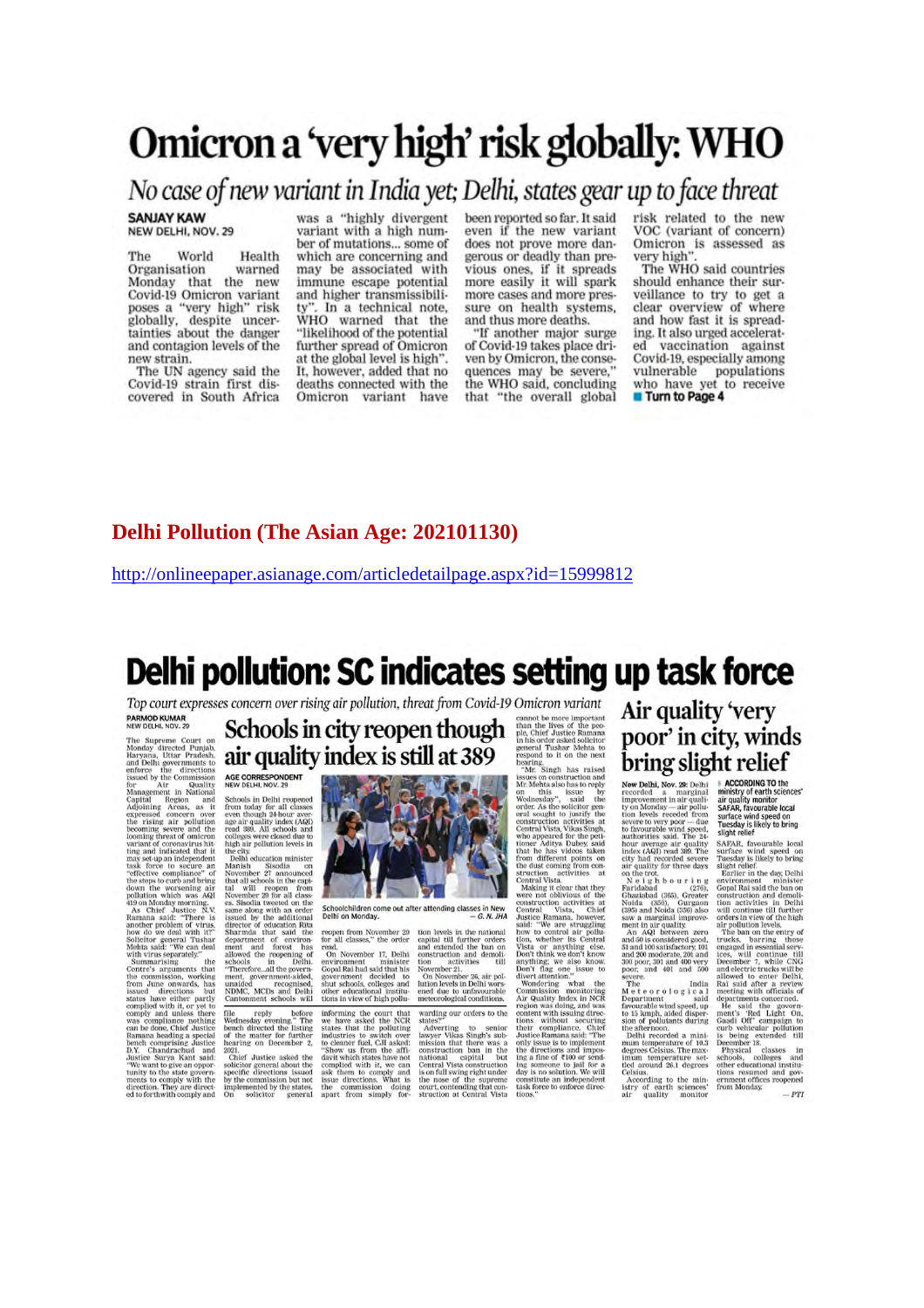#### **Global Omicron (The Asian Age: 202101130)**

http://onlineepaper.asianage.com/articledetailpage.aspx?id=15999575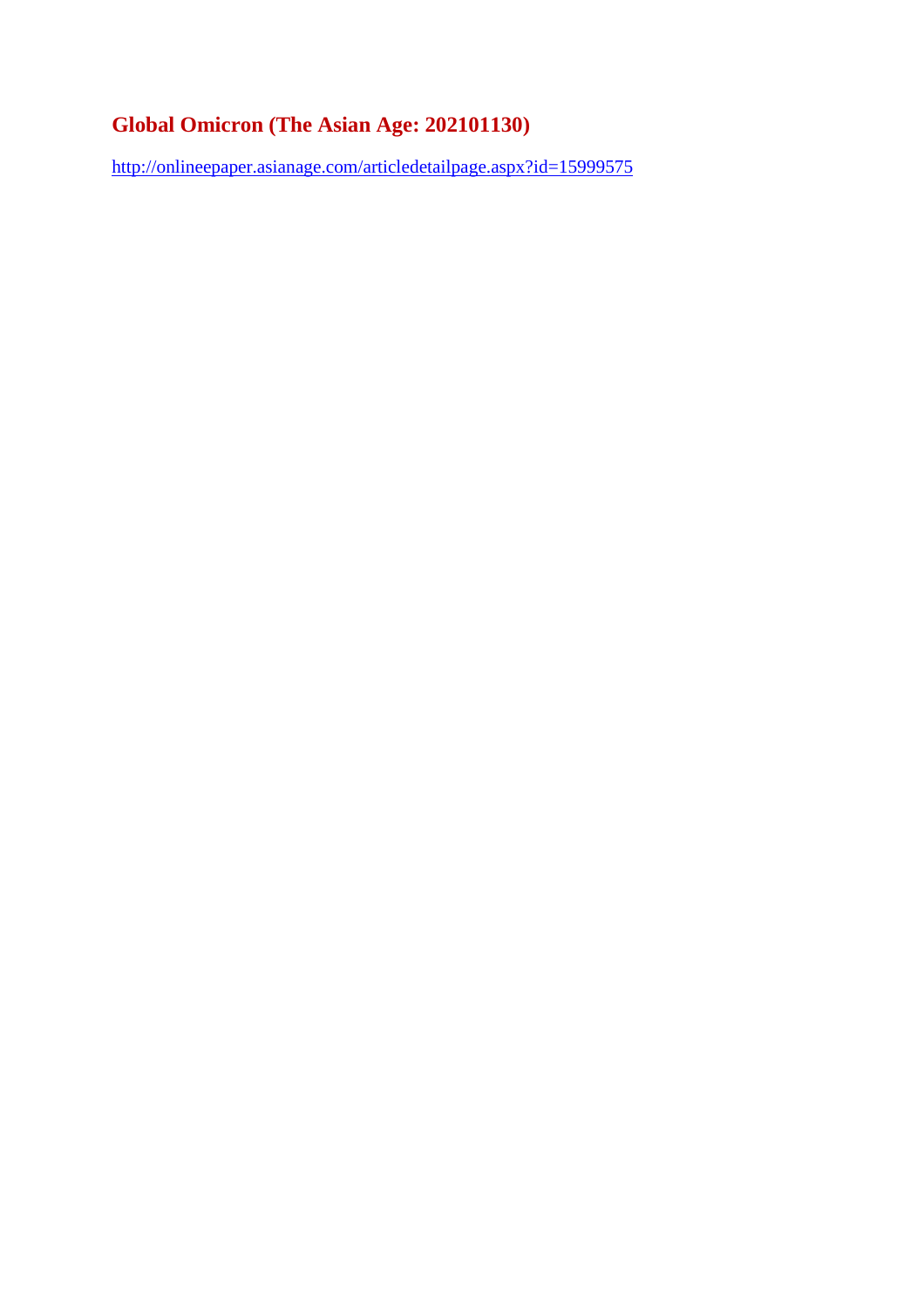# Be prepared to face global threat from Omicron

't ain't over till it's over" is a gem from a Yankee baseball player's quirky aphorisms which best captures the Coronavirus scenario as the new Covid-19 variant named Omicron fast assumes the contours of a global threat, potentially greater than even its deadly predecessor, Delta. A variant with multiple spike proteins is threatening to bring back the horrors of 2020 lockdowns that crippled the world's economy. In a ticking time bomb atmosphere of a modern pandemic, this mutation was a disaster waiting to happen as the virus was free to cross between the vaccinated and unvaccinated populations and evolve in its mastery of getting into human cells.

The world is seen to be responding a shade quicker in terms of curbs on flights after South Africa's molecular vigilance let out early warnings. Given the experience of the Delta variant, against which the response in terms of curbing International travel was slow, the world was quick to react. But is it too late already as Omicron seems poised to test the hospital and health infrastructure?

"Unusual symptoms but in a milder form" is an early diagnosis but, worryingly, Omicron is thought to be more transmissible and better capable of evad-

#### What the advent of the virus exposes in its new avatar that took shape in southern Africa is the inequity of vaccine distribution and delivery of jabs into people

ing the body's immune responses than prior versions. The existing vaccines could still be effective against it and, even so, Pharma may have to reformulate their shots to take in the changed spike pattern.

The beauty of mRNA vaccines is they can be quickly designed, developed and manufactured but getting them to all the eligible people is a different ball game altogether. In that sense, the new Variant of Concern may have defeated us already though a lot more study is required to make out whether it is much more transmissible, can beat the vaccine and reinfect even those who have had Covid-19.

Changes to the spike protein may seem disconcerting as vaccines have been designed for the body to recognise the spike shape and, if they change too much, the immune system may become blind to an infection and the hard-won protection the vaccines provide may be lost. It does, however, appear that certain deletion in the side protein means Omicron can be picked up through PCR testing and so tracking might be simpler.

What the advent of the virus exposes in its new avatar that took shape in southern Africa is the inequity of vaccine distribution and delivery of jabs into people, of whom only about 4.2 billion have taken at least one jab. With only half the global population covered so far, there is plenty of room for Omicron to spread havoc before its subsides into an endemic disease.

The most optimistic scenario is it may take over as the dominant strain and in the event of it not proving as deadly as Delta in terms of hospitalisations and deaths, it might even help see us to the end of the pandemic. A sense of proportion is called for and if that has been lost in the early panic as seen in Indian scientists' reaction in saying the new variant is six times more transmissible, it must be regained for life to go on.

The best the world can do is to hold its breath while science studies Omicron in depth and hope for the best. To lock down again as a knee-jerk reaction would be an invitation to disaster in terms of everything — foremost the economy and children's education. Meanwhile, the mask is our best protection and isolation of the infected is an effective shield against transmission.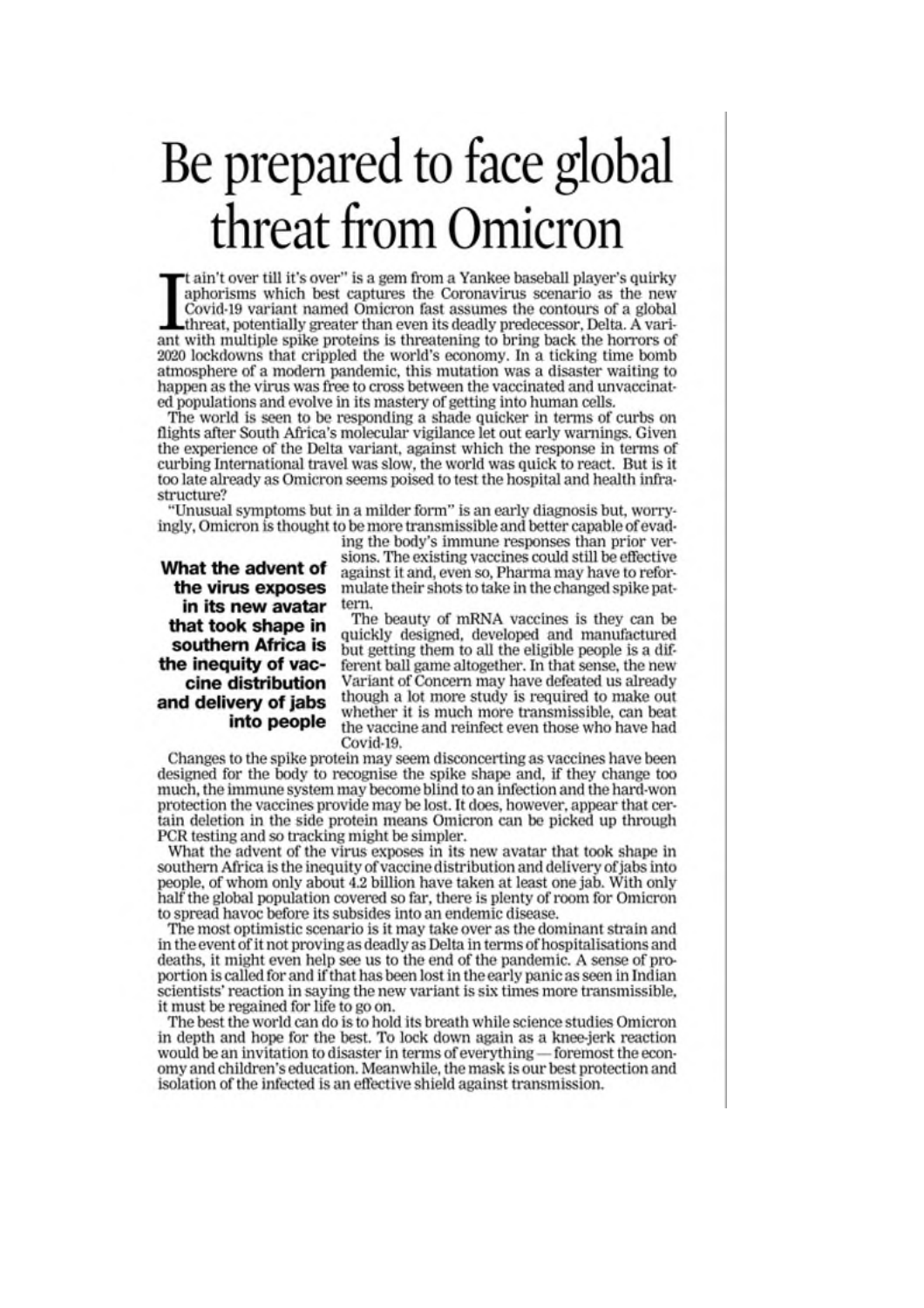#### **Post-Covid weakness and fatigue**

#### **Simple tips to combat post-Covid weakness and fatigue (The Indian Express: 202101130)**

https://indianexpress.com/article/lifestyle/health/simple-tips-to-combat-post-covid-weaknessfatigue-7645939/

"For most people, the infection and initial fatigue will be mild to moderate with recovery occurring over a week or two," Dr Nitika Kohli said

Weakness, covid-19A lot of people experience weakness and fatigue post-Covid. (Source: Pexels)

An increasing number of covid patients have complained of lingering weakness and fatigue post recovery. Such symptoms (if not extreme) are normal, say experts, and are usually accompanied by forgetfulness and loss of concentration, more sleep or lack of thereof among others.

"Some people experience overwhelming fatigue after COVID-19. They find that they are unable to return to previous levels of energy and health in the weeks following the infection," Ayurvedic expert Dr Nitika Kohli said.

"For most people, the infection and initial fatigue will be mild to moderate with recovery occurring over a week or two," she added, as she shared essential tips to combat post-Covid weakness and fatigue.

Follow these tips to keep post-Covid weakness and fatigue at bay.

Exercise consistently

Exercise might be troublesome in case you are recovering and your body is still weak. "However, gradually bringing mild exercise to your everyday schedule will make you both physically and mentally healthy. It will also speed up your recovery," she said.

Ensure natural vitamin D

It is best to get vitamin D naturally. The expert suggested to "get at least 30 minutes of sun exposure, preferably in the early morning".

ALSO READ |Struggling with loss of taste and smell? These Ayurvedic tips can help

Have a nutritious eating routine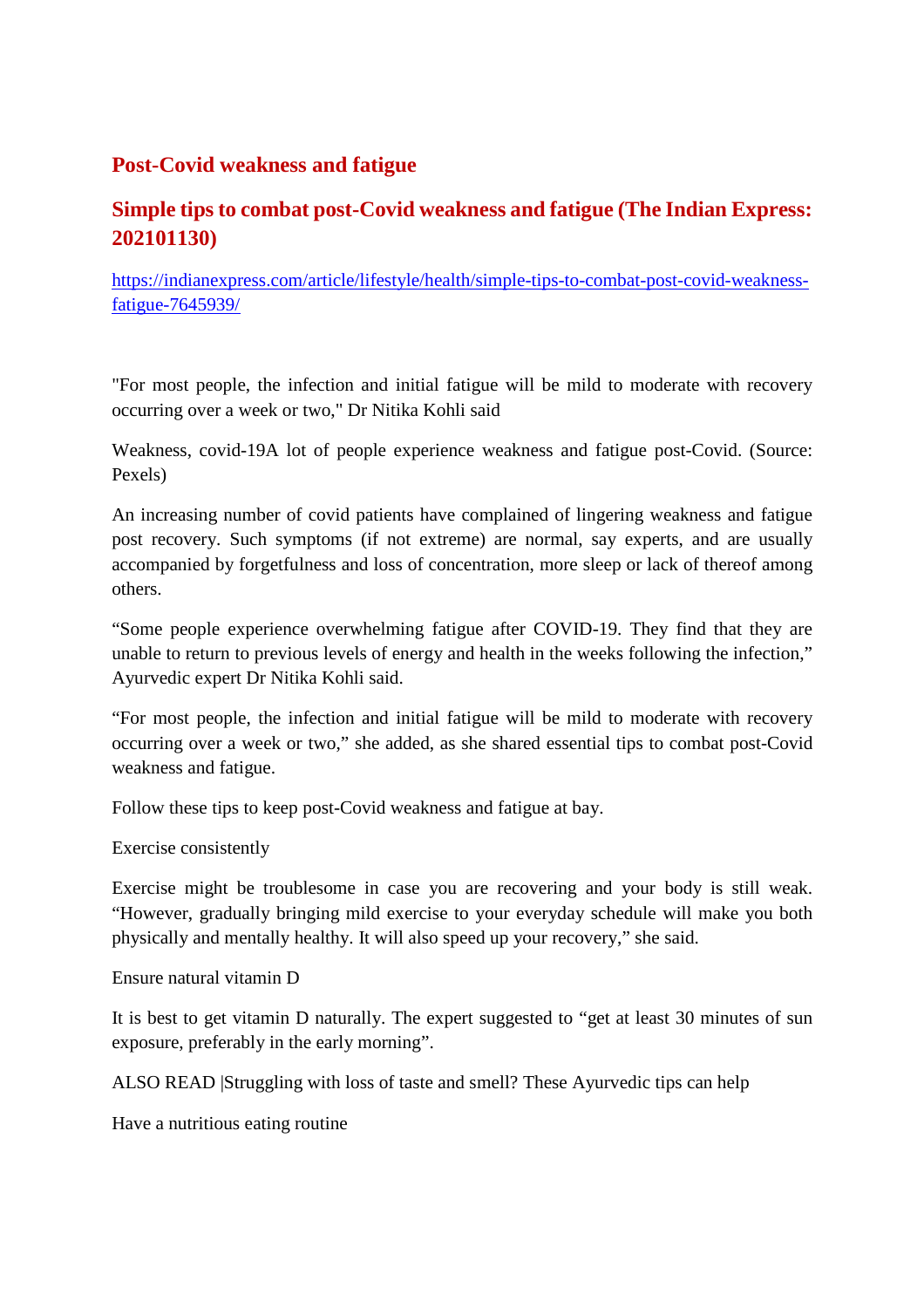Attempt to have food that is properly cooked and is easy to digest for the body, she suggested. "Keep in mind that your body is just barely attempting to return to full power. Try not to overexert or eat undesirable."

Stay hydrated

Dehydration can be a reason for fatigue. Gradually increasing your liquid intake will help fight fatigue.

Maintain a normal sleep cycle

Develop a good sleep pattern. "Stay away from using gadgets, especially during the night," Dr Kohli said.

Stay happy and have fun

Do not exert. Be realistic and kind to yourself. Indulge in fun activities that can relax your mind and body.

#### **Smoking**

#### **Are non-smokers also at risk for lung cancer? A pulmonologist elucidates (The Indian Express: 202101130)**

https://indianexpress.com/article/lifestyle/health/non-smoker-lung-cancer-riskpulmonologist-explains-7642901/

"It is crucial for us to stay vigilant and not take our regular check-ups for granted", said Dr Amit Dhamija

smokingSmoking is not the only cause of lung cancer. (Source: Pexels)

Cigarette smoking has long been known to be one of the primary causes for lung cancer, but experts say that it is not the only one. Rising pollution, bad air quality and many other factors could be possible reasons for a lung cancer diagnosis, highlighting the fact that non-smokers may be an an equal risk.

"Significant rise in air pollution, both outdoor and indoor, use of biomass fuels for cooking, occupational exposure could be some reasons for the increase in non-smoking cancer patients in India," said Dr Amit Dhamija, pulmonologist, Sir Ganga Ram Hospital, New Delhi.

ALSO READ |Lung health: Nutritionist shares warning signs you should not ignore

The expert added, "Lung cancer can also be caused by factors such as presence of radon in your environment or soil, second-hand smoking and gene mutation."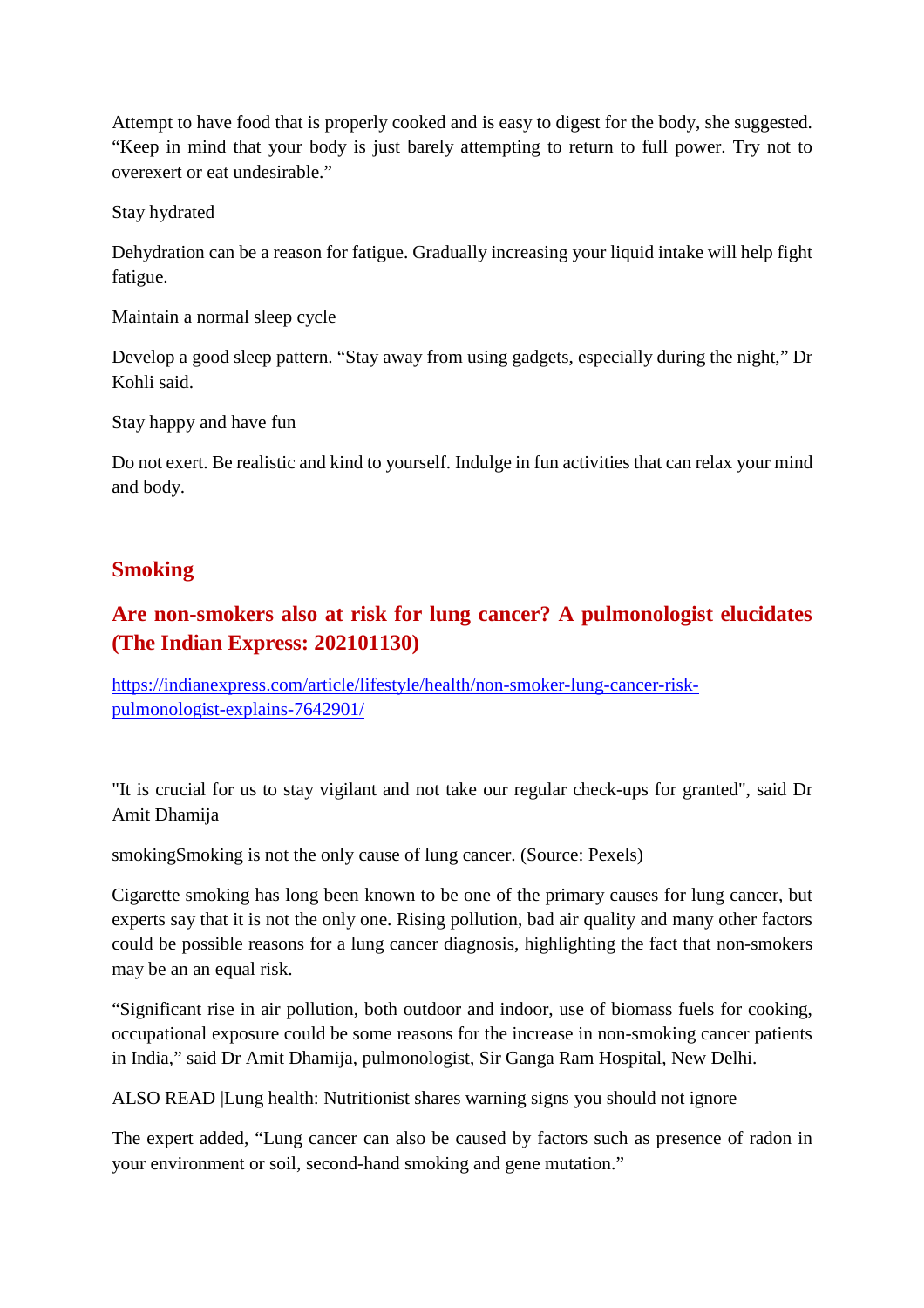lung cancer To help manage and prevent the onset of lung cancer, various techniques are employed. (Source: Pixabay)

It is, therefore, crucial for one to stay vigilant and not take regular check-ups for granted. The expert also listed four modalities through which lung cancer can be detected. They are:

 $X - Rays$ 

X Rays are the most common radiology tests and "may play an important role in detecting cancerous tissue", said Dr Dhamija. "The shaded portion in an X-Ray may be a tumour. Further investigations are done to get a clear diagnosis," he explained.

PET Scan/CT Scan

This technology helps physicians to determine abnormal areas of the lung "which could be cancerous and help plan site for biopsy" and "also help in staging cancer after diagnosis".

Biopsy

A piece of tissue or fluid is removed from lungs to examine under a microscope to check for cancer. Biopsies are the most "definitive way of determining whether a tissue is cancerous or not," he told indianexpress.com

ALSO READ |Lung Cancer Awareness Month: How air pollution affects our health

Endobronchial Ultrasound (EBUS)

EBUS is a procedure that helps in diagnosing different types of lung disorders, including cancer. "It is done by using a flexible tube that goes into the mouth and into the windpipe and lungs. EBUS is a minimally invasive bronchoscopic procedure to evaluate inflammation, infections and cancer cells in the lungs," he shared.

#### **Ayurvedic remedies**

#### **Say goodbye to period pain with these five effective Ayurvedic remedies(The Indian Express: 202101130)**

https://indianexpress.com/article/lifestyle/health/menstrual-cramps-ayurveda-relief-tipsperiod-pain-7637947/

"Painkillers are not your only friend. These remedies for period pain are worth an honest shot," she wrote on Instagram," said Dr Dixa Bhavsar

Period-pain-mentrual-cramps

Period pain is commonly faced by women. (Source: Pexels)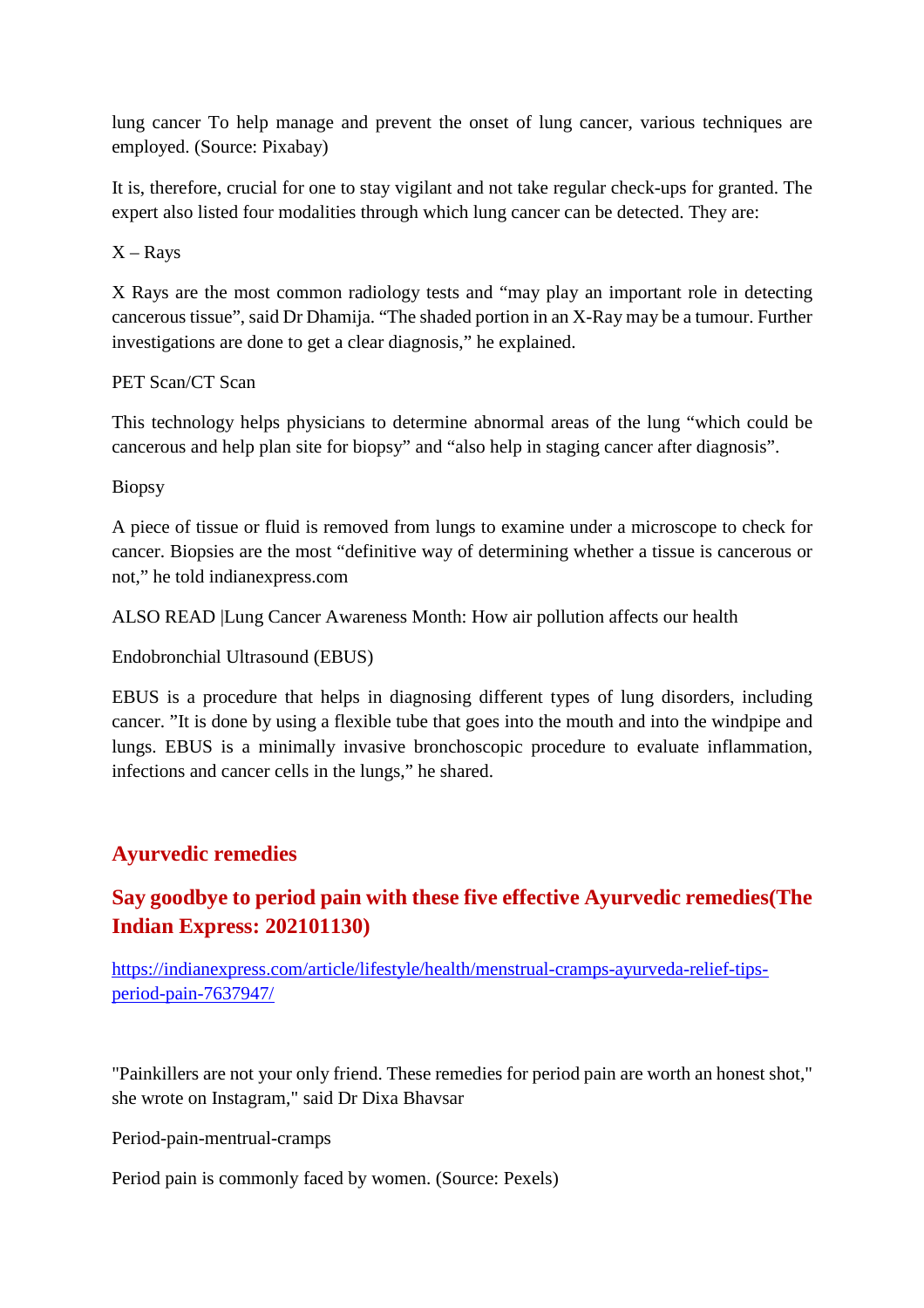Many women experience menstrual cramps during their period cycle. Usually accompanied by pain, bloating and nausea, these cramps occur when the uterus sheds its lining once a month.

According to Healthline, the symptoms surrounding menstrual cramps might vary from person to person, and may also include headaches, diarrhea.

ALSO READ |Menstrual Hygiene Day: Dos and don'ts for a healthy, happy period

If you also struggle with pain and cramps, here's what Ayurvedic expert Dr Dixa Bhavsar suggests for managing menstrual pain.

"Painkillers are not your only friend. These 5 effective remedies for period pain are worth an honest shot," she wrote on Instagram.

Check them out below:

Sip on teas

All of these warm and soothing teas will help ease your cramps. You can sip on any (whichever suits you well) throughout the day.

Apply warmth on affected areas

Applying a hot water bottle is the most well-known period-comfort remedy that many women revert to. Applying heat on lower abdomen during periods helps relax contracting muscles in the uterus. This is a age-old hack of managing pain used by women across the world.

Get plenty of sunlight

All of us know sunlight as the source if Vitamin D, which reduces the production of prostaglandins responsible for causing cramps, she said.

ALSO READ |Nutritionist suggests simple tips to reduce period bloating

Stay hydrated

"Drinking water is very important during menses as it helps with issues like bloating. Sip chamomile or ginger tea. Carom (ajwaim tea) works wonders for menstrual cramps. Drink flavoured mineral water for a new twist on hydration. Make a pitcher of mint water to drink throughout the day. Staying well-hydrated isn't just good for cramps, it's good for your overall health," she suggested.

#### Practice yoga

Yoga is the perfect solution as it can increase circulation around the pelvic region and release endorphins to counteract the prostaglandins (hormone-like substances that cause the uterine muscles to contract during menstruation).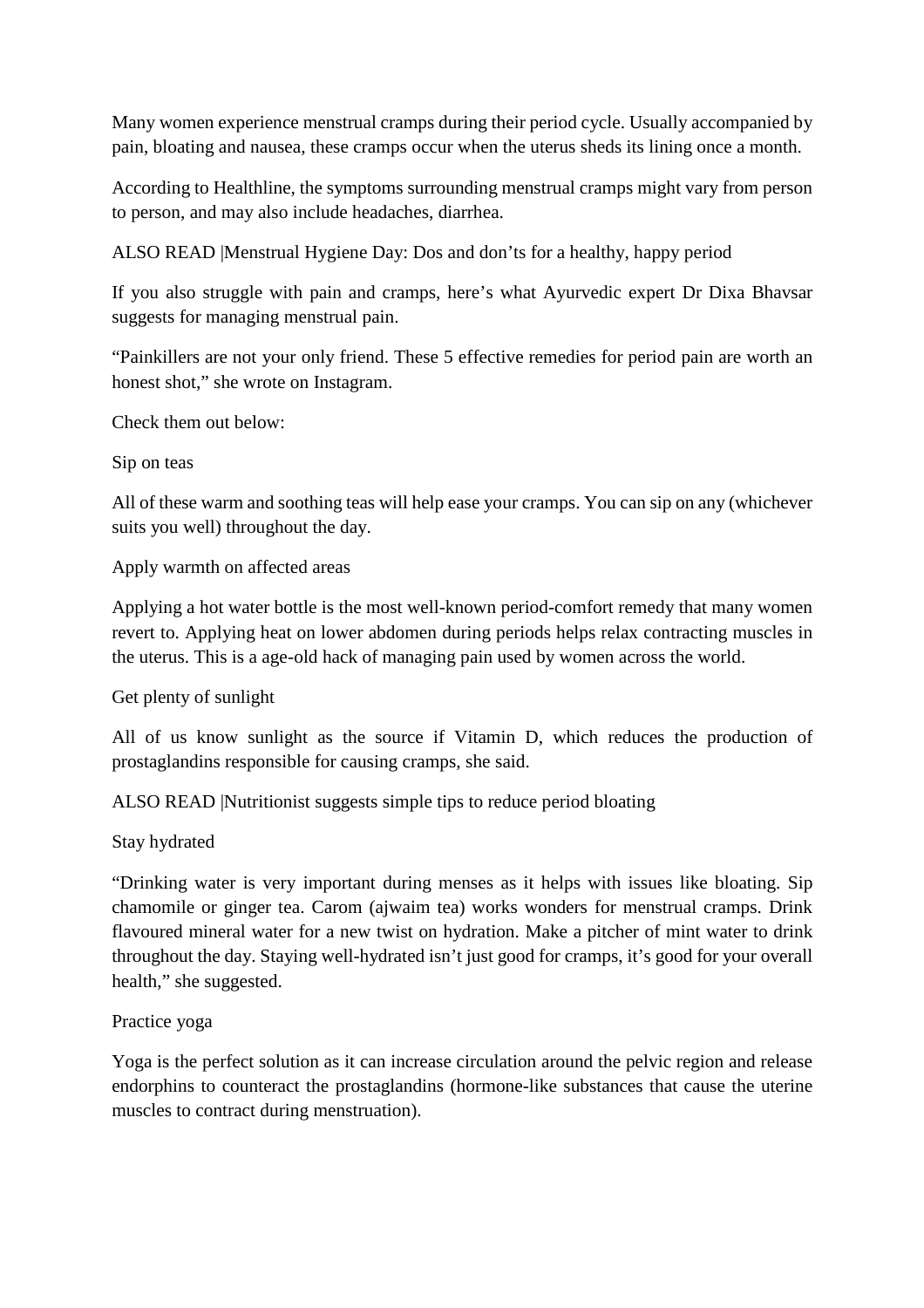"Asanas like pranayama and shavasana are ideal, as they are relaxing for the body and easy to perform as well. Mild asanas will instantly ease your pain. Also get enough rest physically and mentally," she added.

For more lifestyle news, follow us on Instagram | Twitter | Facebook and don't miss out on the latest updates!'

 $\bigotimes$  The above article is for information purposes only and is not intended to be a substitute for professional medical advice. Always seek the guidance of your doctor or other qualified health professional for any questions you may have regarding your health or a medical condition.

#### **COVID-19 pandemic not over, says expert, on Omicron emergence**

#### **COVID-19 pandemic not over, says expert, on Omicron emergence (The Hindu: 202101130)**

https://www.thehindu.com/sci-tech/health/covid-19-pandemic-not-over-says-expert-onomicron-emergence/article37748080.ece

Virus can keep acquiring mutations that may be more or less detrimental, says G. Padmanaban of BIRAC

In the wake of the emergence of new coronavirus variant Omicron, persons with co-morbidities and the older age group need to be monitored and, in general, the vaccination of children is the next agenda and India should plan for a booster vaccine dose in the second half of 2022, although two-dose vaccination of the target population is still the priority, said Professor G. Padmanaban (IISc, Bengaluru), senior science innovation adviser, Biotechnology Industry Research Assistance Council (BIRAC), Department of Biotechnology, in an interview.

Forget all hassles and get the freshest fish, chicken and mutton delivered to your doorstep with the FreshToHome app

|

#### **Omicron variant of coronavirus**

#### **Explained | Understanding the Omicron variant of coronavirus (The Hindu: 202101130)**

https://www.thehindu.com/sci-tech/health/explained-understanding-the-omicron-variant-ofcoronavirus/article37751858.ece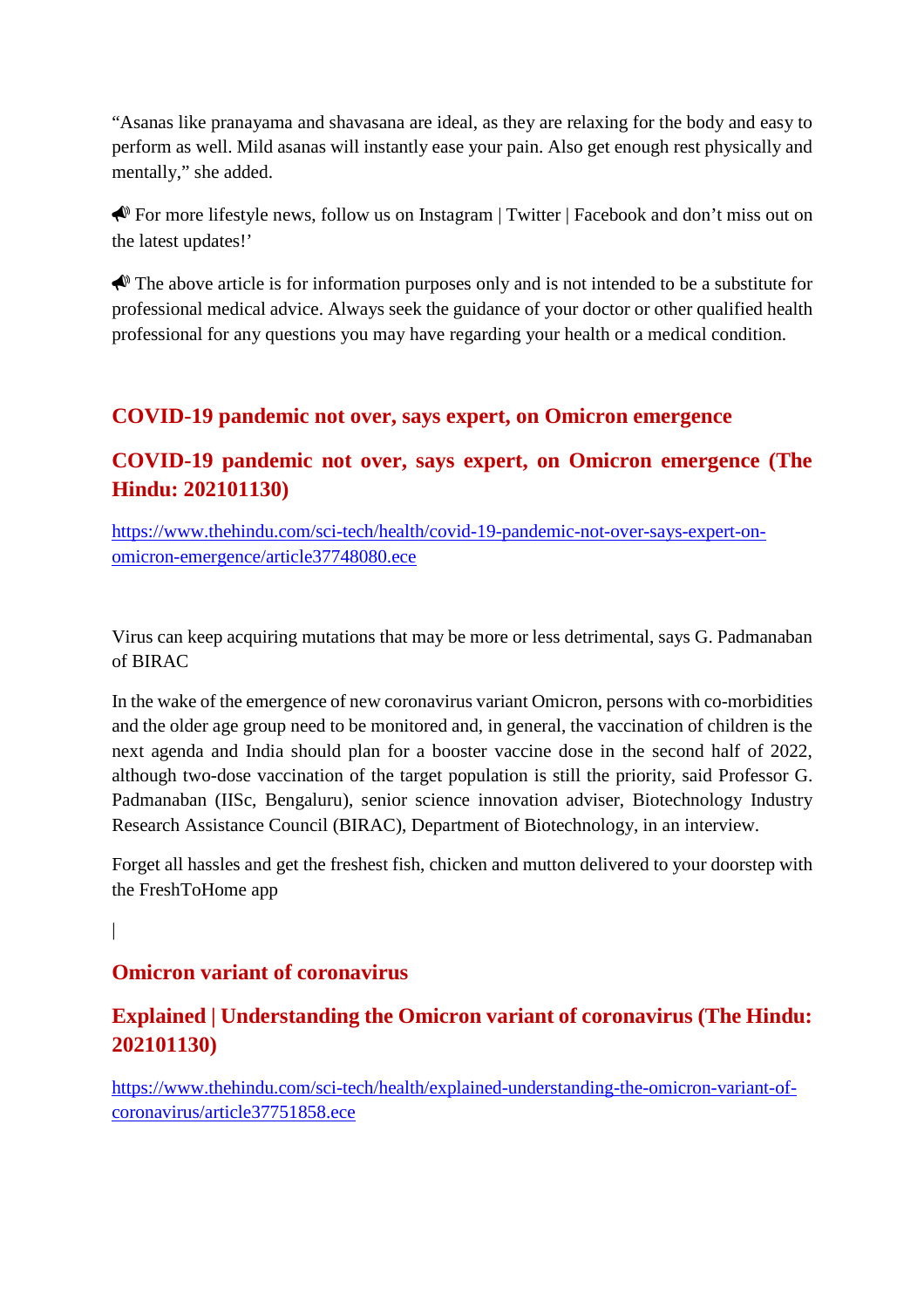What is Omicron? How is it different from the other variants? Where all has the B.1.1.529 coronavirus variant been detected?

The story so far: A new lineage of SARS-CoV-2 has been identified in samples sequenced and deposited in public domain from Botswana, South Africa and Hong Kong and was assigned as B.1.1.529. The variant has been designated as a Variant of Concern (VoC) by the World Health Organisation (WHO) and has been named Omicron.

Explained | What is the new coronavirus variant in South Africa?

#### **Headache**

#### **A headache may not be 'just a headache' (The Hindu: 202101130)**

https://www.thehindu.com/sci-tech/health/world-headache-society-aims-to-promoteheadache-medicine-in-india/article37658505.ece

The World Headache Society, which promotes headache medicine, urges clinicians and the general public to pay attention to headaches

World Headache Society (WHS), a global body formed in 2020 to promote headache medicine, teaching and advocacy, has recently started operations in India. It introduced a one-year certification course for clinicians treating headaches, earlier this year, which had more than 300 doctors from across the world, and 150 from India, enrolling. Set to launch a two-year course in 2022, which will be in a hybrid format — combining online and offline training the WHS plans to tie up with other medical societies in India, to promote a better understanding of headaches, its study and treatment.

Dr Pravin Thomas, the founder and chairman of WHS and Headache Neurologist at Narayana Health in Bengaluru, says with the launch of the WHS Academy, there has been an increased interest in headache medicine education in the country.

#### **Omicron Virus**

**ओमी ोन कजद मआ सकतेहडे टा सेबचेलोग (Hindustan: 202101130)**

**https://epaper.livehindustan.com/**